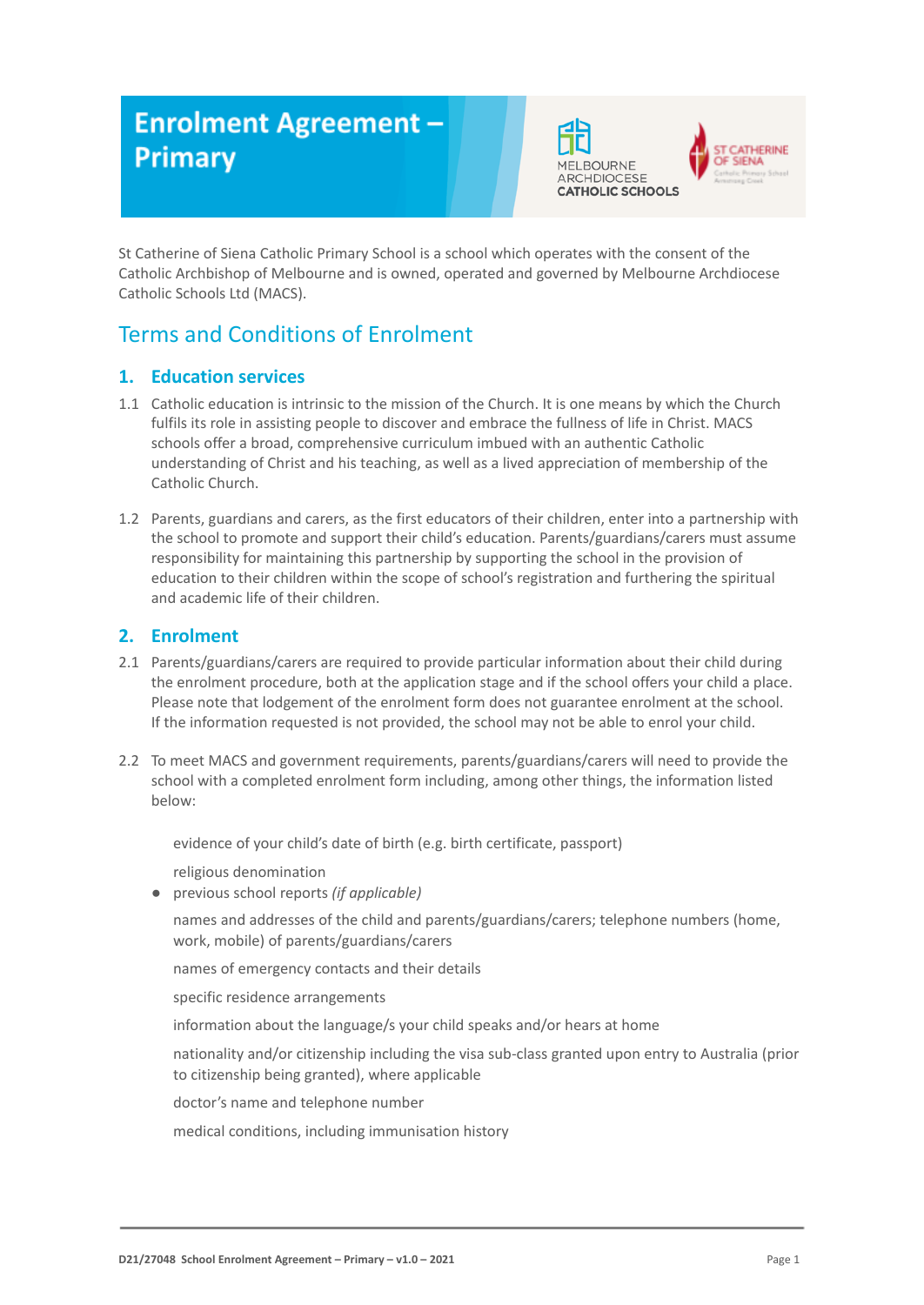information on additional learning needs (e.g. whether your child requires additional support in relation to mobility, language, social skills development, welfare needs, challenging behaviours, adjustments to the curriculum, etc.)

parenting agreements or court orders, including any guardianship orders.

After lodgement of the enrolment form, school staff may need to request further information, for example in relation to any parenting orders, medical conditions or additional learning needs that have been noted on the enrolment form. In addition, it is often useful for parents/guardians/carers to attend a meeting with school staff prior to enrolment to discuss any additional needs your child may have. An interpreter may be organised, if required.

2.3 Subject to any special exercise of discretion by MACS, the order of priority for enrolment in MACS schools is detailed in the school's Enrolment Policy.

## **3. Fees**

- 3.1 The setting of the levels of fees, levies and other compulsory ad hoc charges in MACS schools is the responsibility of the school within the prescribed requirements of MACS, taking into account the allocation of government funds. The school offers a number of methods for paying fees, levies and ad hoc charges to reduce any financial burden and to assist financial planning. If you have difficulty in meeting the required payment of fees, levies and ad hoc charges, you are welcome to discuss this with the principal of the school.
- 3.2 Parents/guardians/carers are responsible for the payment of all fees, levies and charges associated with the student's enrolment and attendance at the school, as contained in the school's Fees, Levies and Charges Schedule provided to parents/guardians/carers from time to time. The fees must be paid for a child to enrol and to continue enrolment at the school. The school has discretion over whether to allow a student to participate in optional or extracurricular school events, such as paid school excursions or extracurricular activities, while fees remain due and payable.

## **4. Enrolment under minimum school entry age**

- 4.1 The school's enrolment policies and procedures are intended to ensure that, when enrolling students, MACS schools are compliant with relevant Victorian and Australian government legislation. The minimum starting age for a child to be enrolled in a Victorian school is four years and eight months, i.e. a child must turn five by 30 April in the year of starting school. Enrolment of children under the minimum school entry age and pre-Prep programs require approval from the MACS Executive Director (or the delegate of the MACS Executive Director) via the Minimum Age Exemption Application*.*
- 4.2 Approval for exemptions must be sought from the MACS Executive Director (or the delegate) before enrolment under the minimum starting age can occur. Approval for early age enrolment will only be granted in exceptional circumstances where both the parent/guardian/carer seek the enrolment of the child under the minimum age, and the principal supports the enrolment of that child at the school.

## **5. Child safe environment**

- 5.1 Catholic school communities have a moral, legal and mission-driven responsibility to create nurturing school environments where children are respected, their voices are heard, and where they are safe and feel safe.
- 5.2 Every person involved in Catholic education, including all parents/guardians/carers at our school, has a responsibility to understand the importance and specific role they play individually and collectively to ensure that the wellbeing and safety of all children is at the forefront of all they do and every decision they make.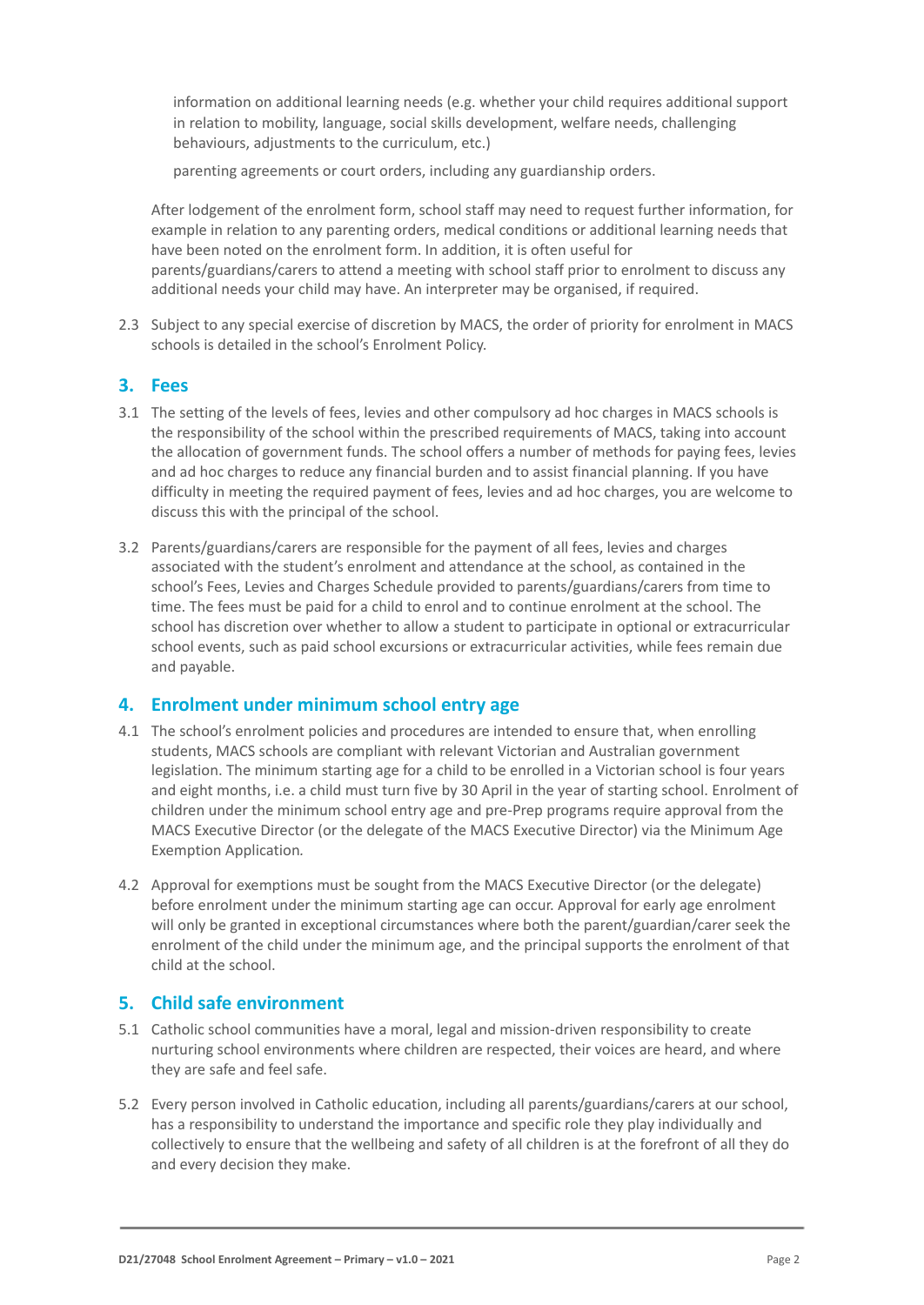- 5.3 The school's child safe policies, codes of conduct and practices set out the commitment to child safety, and the processes for identifying, communicating, reporting and addressing concerning behaviour and allegations of child abuse. These documents establish clear expectations for all staff and volunteers for appropriate behaviour with students in order to safeguard them against abuse.
- 5.4 The school has established human resources practices where newly recruited staff, existing staff and volunteers in the school understand the importance of child safety, are trained to minimise the risk of child abuse, and are aware of the school's relevant policies and procedures. The school also provides ongoing training, supervision and monitoring of staff to ensure that they are suitable to work with students as part of our human resources practices.
- 5.5 The school has robust, structured risk management processes as prescribed by MACS that help establish and maintain a child safe environment, which involves consideration of possible broadbased risk factors across a wide range of contexts, environments, relationships and activities with which students within our school engage.
- 5.6 The school, in partnership with families, ensures children and young people are engaged and are active participants in decision-making processes, particularly those that may have an impact on their safety. This means that the views of staff, children, young people and families are taken seriously and their concerns are addressed in a just and timely manner.
- 5.7 The school's child safety policies and procedures are readily available and accessible. Further details on MACS' and the Catholic education community's commitment to child safety across Victoria can be accessed at:

the Catholic Education Commission of Victoria Ltd child safety page [www.cecv.catholic.edu.au/Our-Schools/Child-Safety](http://www.cecv.catholic.edu.au/Our-Schools/Child-Safety)

the MACS child safety page [www.macs.vic.edu.au/Our-Schools/Child-Safety.aspx](http://www.macs.vic.edu.au/Our-Schools/Child-Safety.aspx).

## **6. Period of Enrolment**

6.1 The enrolment of the student, once approved by the principal of the school, commences in the entry year and continues until the completion of the last year at the school or until the student's enrolment is otherwise withdrawn or terminated.

# **7. Policies and procedures**

- 7.1 All of the school's policies and procedures are available on the school website. For the purposes of this agreement, a reference to school's Policies and Procedures also includes processes, guidelines and any other applicable governance documentation.
- 7.2 The parents/guardians/carers must comply with and take all reasonable steps to uphold the school's policies and procedures, as introduced or amended from time to time, including those concerning or dealing with:
	- a) the care, safety and welfare of students
	- b) standards of dress, grooming and appearance
	- c) grievance and complaints
	- d) social media and the use of information, communication and technology systems
	- e) student behaviour and conduct and discipline of students
	- f) parent behaviour and conduct, including any Parent/Guardian/Carer Code of Conduct as may be published from time to time
	- g) privacy.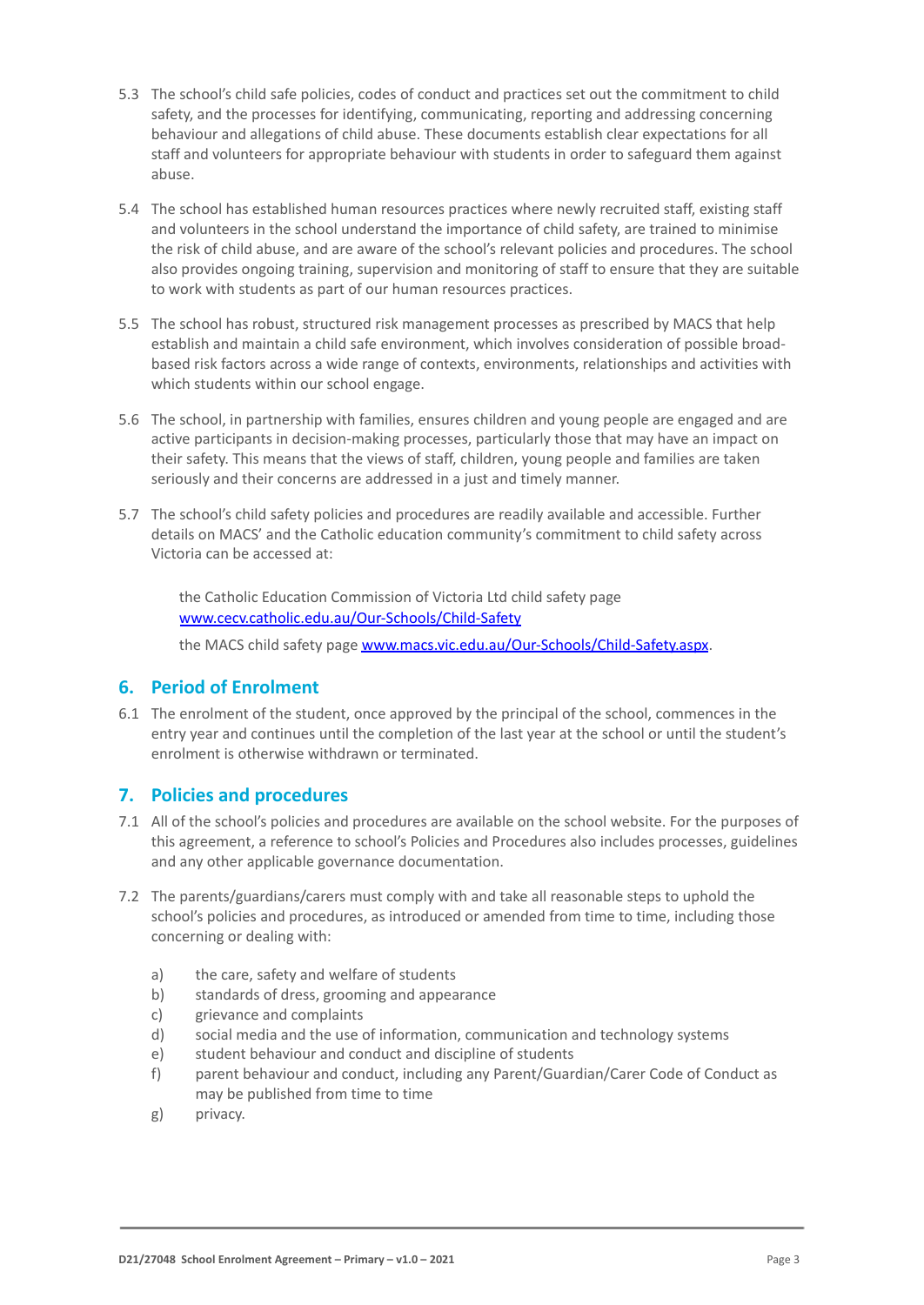7.3 The school has absolute discretion in all of its operational and educational matters and offerings as determined by its governing body, MACS, and subject to relevant delegations to the principal of the school.

# **8. Terms of enrolment regarding acceptable behaviour or conduct**

- 8.1 The school is a community that exemplifies the gospel values of love, forgiveness, justice and truth. The school community recognises that everyone has the right to be respected, to feel safe and be safe; and, in this regard, understands their rights and acknowledges their obligation to behave responsibly.
- 8.2 Every person at the school has a right to feel safe, to be happy and to learn, therefore we aim to:

promote the values of honesty, fairness and respect for others

acknowledge the worth of all members of the community and their right to work and learn in a positive environment

maintain good order and harmony

affirm cooperation as well as responsible independence in learning

foster self-discipline and develop responsibility for one's own behaviour.

- 8.3 MACS and the school administration, in consultation with the school community wherever appropriate, will prescribe standards of dress, appearance and behaviour for the student body.
- 8.4 As a term of your child's enrolment, parents/guardians/carers agree that the student is required to comply with the school's behaviour aims and code of conduct, and to support the school in upholding prescribed standards of dress, appearance and behaviour and ensure compliance with the Code of Conduct for Students.
- 8.5 The parents/guardians/carers agree to be responsible for ensuring that the student is aware of all policies and procedures that apply to the student, including those relating to the student conduct and behaviour and any code of conduct for students, and to actively support the school in the implementation of such policies, procedures and codes of conduct.
- 8.6 The parents/guardians/carers agree to comply with any code of conduct for parents/guardians/ carers or other policy implemented by the school from time to time which sets out the school's expectations of parents/guardians/carers who have a student enrolled at the school.
- 8.7 The parents/guardians/carers agree that any unacceptable behaviour by a child, or significant and/or repeated behaviour by a parent/guardian/carer that, in the school's view, is unacceptable and damaging to the partnership between parent/guardian/carer and school, or otherwise in breach of the student code of conduct or the parent/guardian/carer code of conduct may result in suspension or termination of the student's enrolment.

# **9. Terms of enrolment regarding conformity with principles of the Catholic faith**

9.1 As a provider of Catholic education, the principal will take into account the need for the school community to represent and comply with the doctrines, beliefs and principles of the Catholic faith when making decisions regarding matters of school administration, including enrolment. Students and families who are members of other faiths are warmly welcomed at the school. However, MACS reserves the right to exercise administrative discretion in appropriate circumstances to suspend or terminate enrolment, where it is necessary to do so to avoid injury to the religious sensitivities of the Catholic school community.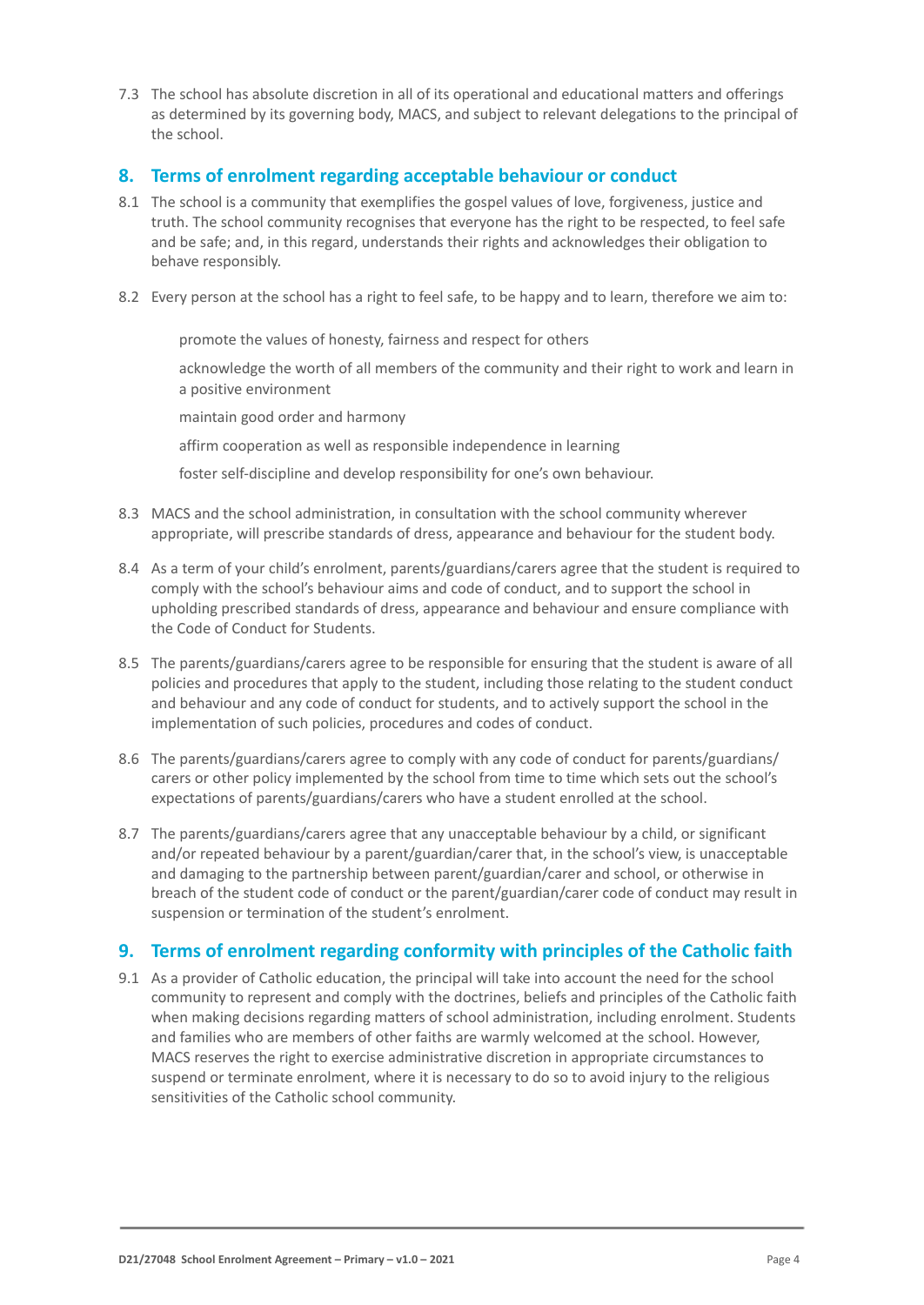# **10. Terms of enrolment regarding provision of accurate information**

- 10.1 It is vitally important that the principal is made aware of each student's individual circumstances insofar as these may impact upon their physical, functional, emotional or educational needs, particularly where the school is required to provide additional support to the student.
- 10.2 Parents/guardians/carers must provide accurate and up-to-date information when completing the enrolment form and must supply the school, prior to enrolment, any additional information as may be requested, including copies of documents such as medical/specialist reports (where relevant to the child's schooling), reports from previous schools, court orders or parenting agreements. Provision of requested documentation is regarded as a condition of enrolment, and enrolment may be refused or terminated where a parent/guardian/carer has unreasonably refused to provide requested information or knowingly withheld relevant information from the school.
- 10.3 Where, during the course of a child's enrolment, new information becomes available that is material to the child's educational and/or safety and wellbeing needs, it is a term of the student's continuing enrolment that such information is provided to the school promptly. Non-provision of such information will be treated as breach of these terms and conditions of enrolment.
- 10.4 The provision of an inaccurate residential address or failure to provide an updated residential address for the child will also be treated as a breach of the terms of enrolment.
- 10.5 Any breach of the terms and conditions of enrolment regarding provision of accurate information that is not rectified upon request by the school may result in a suspension or termination of enrolment.

## **11. Enrolment for children with additional needs**

11.1 The school welcomes parents/guardians/carers who wish to enrol a child with additional needs and will do everything possible to accommodate the child's needs, provided that an understanding has been reached between the school and parents/guardians/carers prior to enrolment regarding:

> the nature of any diagnosed or suspected medical condition/disability, or any other circumstances that are relevant to the child's additional learning needs, for example, giftedness or an experience of trauma

the nature of any additional assistance that is recommended or appropriate to be provided to the child, for example, medical or specialist equipment, specialist referrals, specific welfare support, modifications to the classroom environment or curriculum, aide assistance, individual education programs, behaviour support plans or other educational interventions as may be relevant

the individual physical, functional, emotional or educational goals that are appropriate to the child, and how the parents/guardians/carers and the school will work in partnership to achieve these goals

any limitations on the school's ability to provide the additional assistance requested.

- 11.2 The procedure for enrolling students with additional needs is otherwise the same as for enrolling any student.
- 11.3 As every child's educational needs can change over time, it will often be necessary for the school to review any additional assistance that is being provided to the student, in consultation with parents/guardians/carers and the child's treating medical/allied health professionals, in order to assess whether: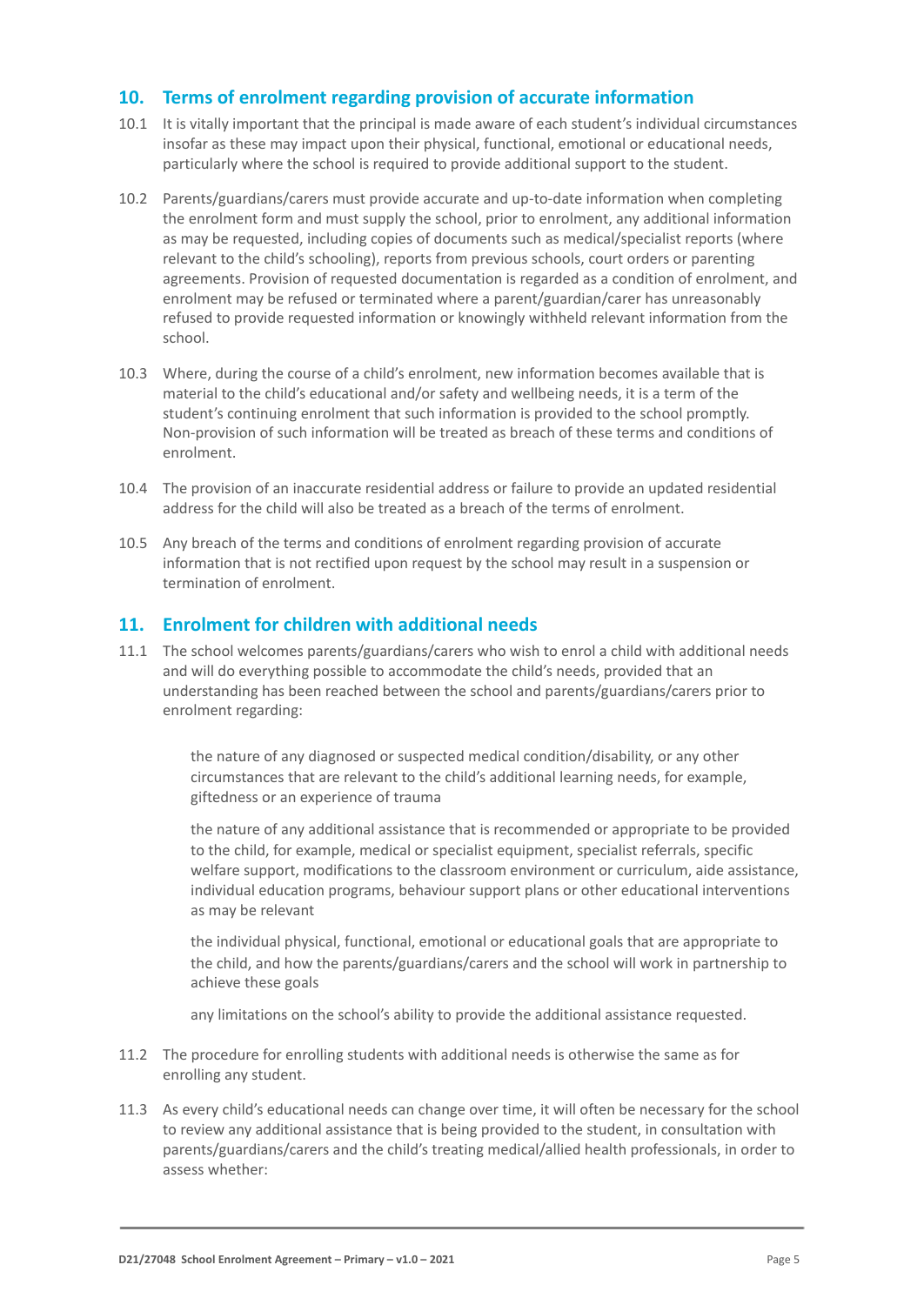the additional assistance remains necessary and/or appropriate to the student's needs

the additional assistance is having the anticipated positive effect on the student's individual physical, functional, emotional or educational goals.

It remains within the school's ability to continue to provide the additional assistance, given any limitations that may exist.

## **12. Assessment and updates**

12.1 Various opportunities are provided to keep parents/guardians/carers up to date with their child's progress. Two comprehensive written reports will be provided each year and arrangements will be made for at least one interview where parents/guardians/carers can discuss their child's development with their teacher. In addition, a meeting can be arranged if there are any concerns or you wish to receive an update on progress.

# **13. Discipline**

13.1 The school has absolute discretion to determine when student conduct warrants disciplinary action to be taken. The school may apply disciplinary measures that it deems appropriate in accordance with the school's policies and procedures, which may include:

withdrawal of privileges

detention at such times as the principal may deem appropriate

requiring the student to undertake additional school work during or after normal school hours

suspension

expulsion

such other consequences as the school considers reasonable and appropriate.

13.2 Any serious failure by the student to comply with the school's policies and procedures may affect the student's enrolment at the school. The student may be suspended from attending the school, their enrolment may be terminated and/or the school may charge or retain all or part of the fees, levies or charges for that term.

## **14. Termination of student's enrolment by the school**

14.1 The school reserves the right to require the parents/guardians/carers to withdraw the student from the school or to cancel the student's enrolment at any time if the school reasonably considers that:

> the student's behaviour, attitude or conduct to school work, other school activities or while attending school is unsatisfactory

the student has demonstrated unsatisfactory conduct or performance, or misconduct

the student fails to obey the school's policies and procedures or any student code of conduct of the school

a mutually beneficial relationship of trust and cooperation between the parents/guardians/ carers and the school or any of its staff has broken down to the extent that it adversely impacts on the school, any of its staff or the ability of the school to provide satisfactory educational services to the student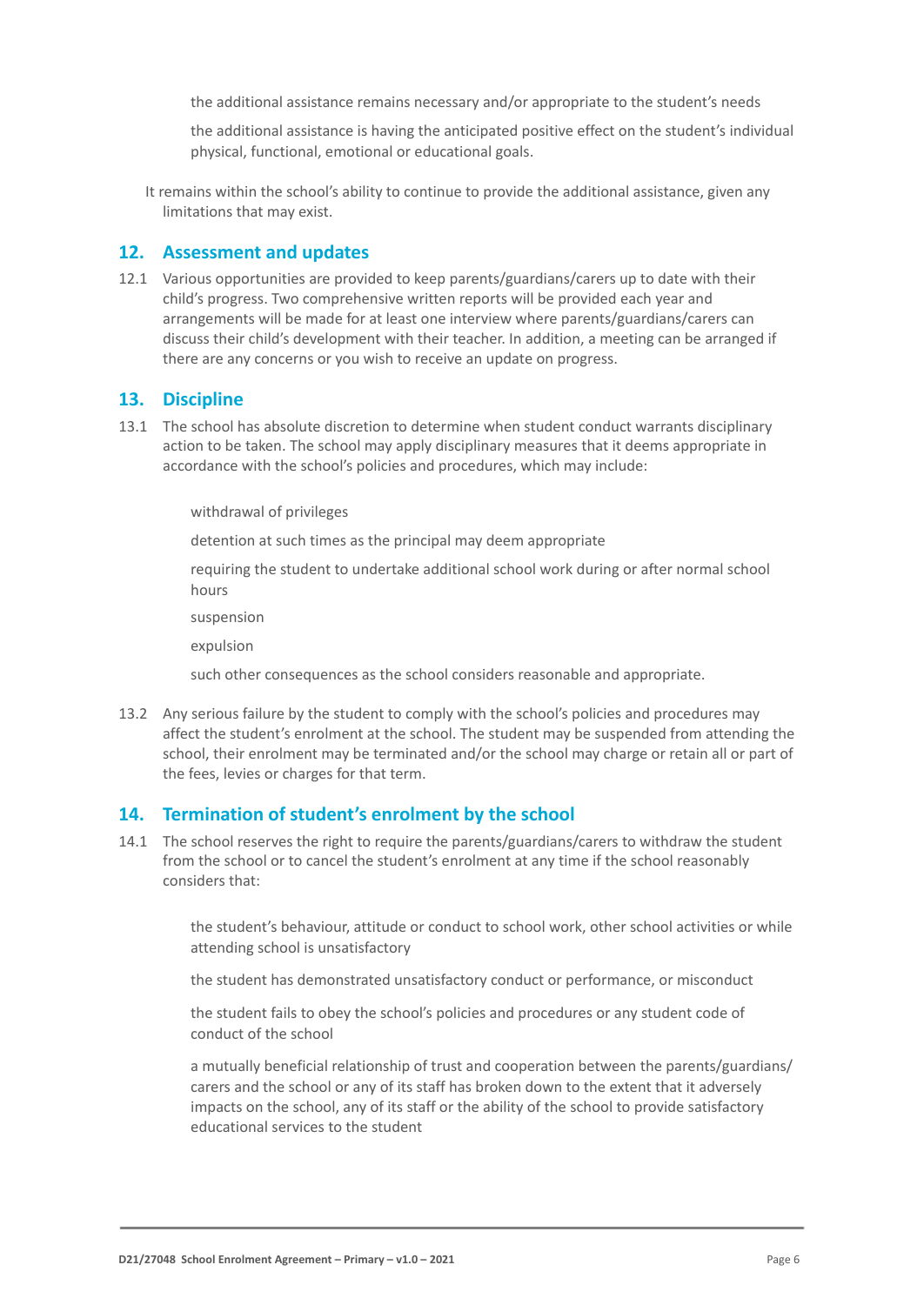the student's progress and performance is such that the student is not benefiting from the academic courses provided by the school

the behaviour or conduct of the parents/guardians/carers towards the school or to any of its staff breaches any parent/guardian/carer code of conduct

if any accounts or fees payable by the parents/guardians/carers are not paid within the school's terms of payment or within the terms of any written agreement between the school and the parents/guardians/carers permitting a later or deferred payment

circumstances exist whereby the ongoing enrolment of the student at the school is considered to be untenable or is not in the best interests of the student or the school.

#### **15. General**

- 15.1 This enrolment agreement constitutes the sole and entire agreement between the parents/guardians/carers and MACS in relation to the enrolment of the student at the school.
- 15.2 The parents/guardian/carers acknowledge that MACS may from time to time vary the terms and conditions of this enrolment agreement.
- 15.3 Parents/guardians/carers acknowledge that a student's enrolment at the school and this agreement with MACS may be terminated in the event of a material breach of this agreement or where the application of one of the school's policies and procedures necessitates or permits such termination.
- 15.4 Any warranty, representation, guarantee or other term or condition whatsoever that is not contained in this agreement is excluded and is of no force or effect.
- 15.5 The agreement is governed by the laws of the State of Victoria, Australia.

#### **Acceptance of enrolment**

- ●By signing this Enrolment Agreement, I acknowledge that I enter into an agreement with Melbourne Archdiocese Catholic Schools Ltd (MACS), as the owner and governing authority for the school, and I understand and accept the terms and conditions of enrolment as set out in this Enrolment Agreement. I agree that there are certain expectations, obligations and guarantees required of parents/guardians/carers of the school's students, so that a harmonious relationship may be established.
- ●I accept the offer of enrolment of my child at the school in the entry year and entry level noted on the enrolment application form.
- ●I will support and abide by all MACS and school policies and procedures (including processes, guidelines and other governance documentation), as amended from time to time, in relation to programs of studies, sports, pastoral care, school uniform, acceptable behaviour, child safety, discipline and general operations of the school.
- ●I will ensure that the information I have provided is kept up-to-date throughout the period of enrolment and I will notify the school promptly of any changes to that information (e.g. change of residential address, changes to parenting orders).
- ●I will pay the current school fees and levies for my child and also pay any variation or increase of fees and levies as required by the school, or I will otherwise notify the school immediately if I am experiencing financial difficulties.